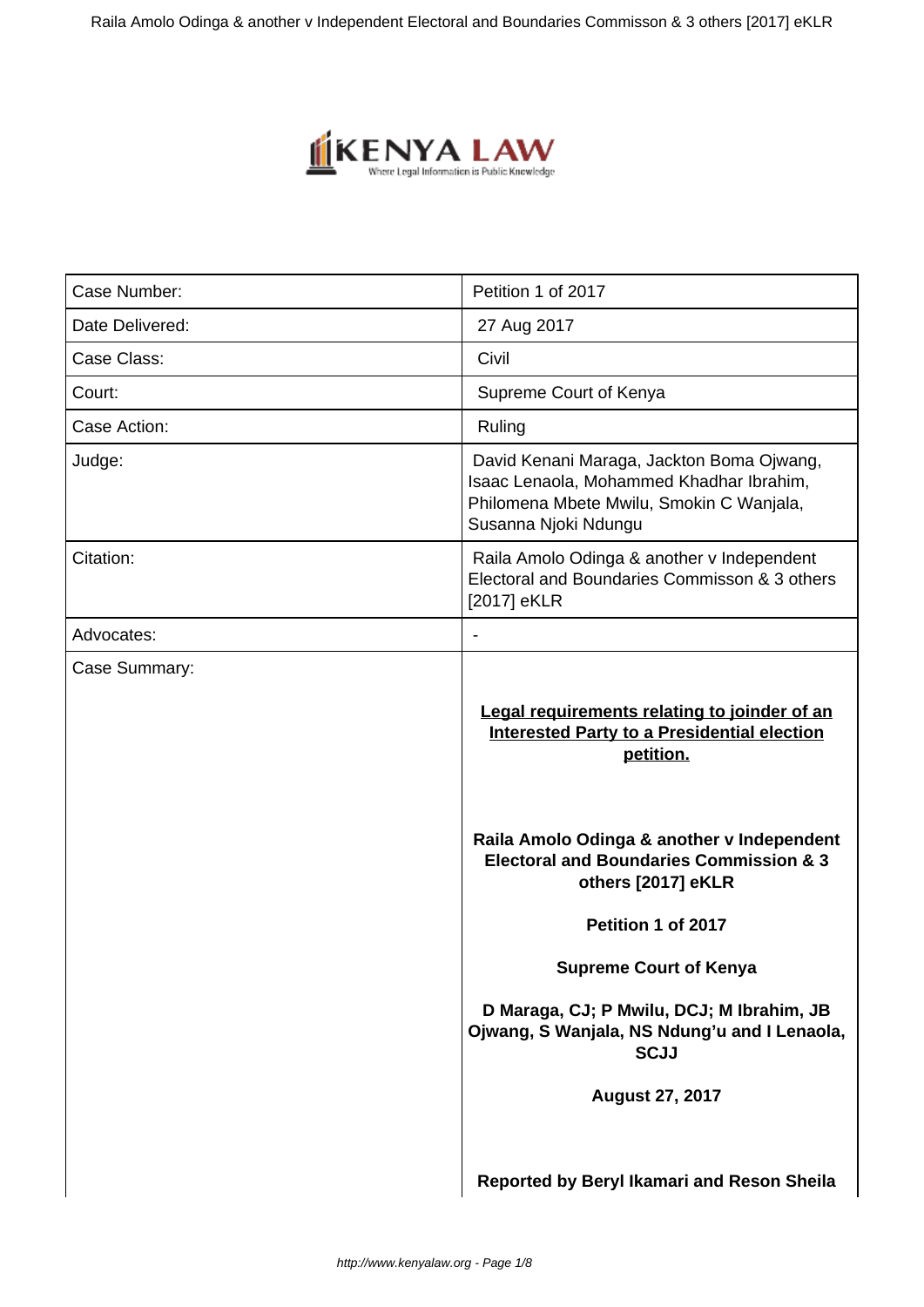**Election Laws**- Presidential election petitionjoinder of interested parties in a Presidential Election Petition- grounds considered for an applicant to be enjoined as an interested partyrelevance and usefulness of the submissions of the intended interested party to the proceedings and the Court- Supreme Court (Presidential Election Petition) Rules, 2017, rule 4(2); Supreme Court Rules, 2012, rule 25

# **Brief Facts**

The Applicant sought joinder in the capacity of interested party to the petition. He urged that if he was denied joinder, he, as well as other Kenyan citizens, would suffer prejudice, as there was a real risk that the Government due to assume office, would stand in contravention of articles 1(1), 3(2), 2(2) and 3(1) of the Constitution.

It was the Applicant's case that the basis of his application was different from what was presented by the Petitioners. He contended that the grounds of the Petitioners' case covered issues of the postnomination day, voting day and post- voting day, as well as vote-counting records, and vote tallying. His grounds were that the  $1<sup>st</sup>$  and  $2<sup>nd</sup>$  Respondents were not, eligible for election as President or Deputy President in the terms of the provisions of article 137 (1) (b), as read with articles 99 (1) (b), 148(1), and Chapter 6 of the Constitution.

The Applicant contended that the 3<sup>rd</sup> Respondent was not a 'political party' as defined in articles 91, 92 and 260 of the Constitution and hence it did not have the legal capacity to nominate any person for elective office under the Constitution.

Consequently, it was contended that the election of the  $1<sup>st</sup>$  and  $2<sup>nd</sup>$  Respondents as President and Deputy President, was a nullity. The Applicant contended that the 3<sup>rd</sup> Respondent had not been holding free and fair elections, and had been acting unconstitutionally.

#### **Issues**

i. Whether an Applicant seeking joinder as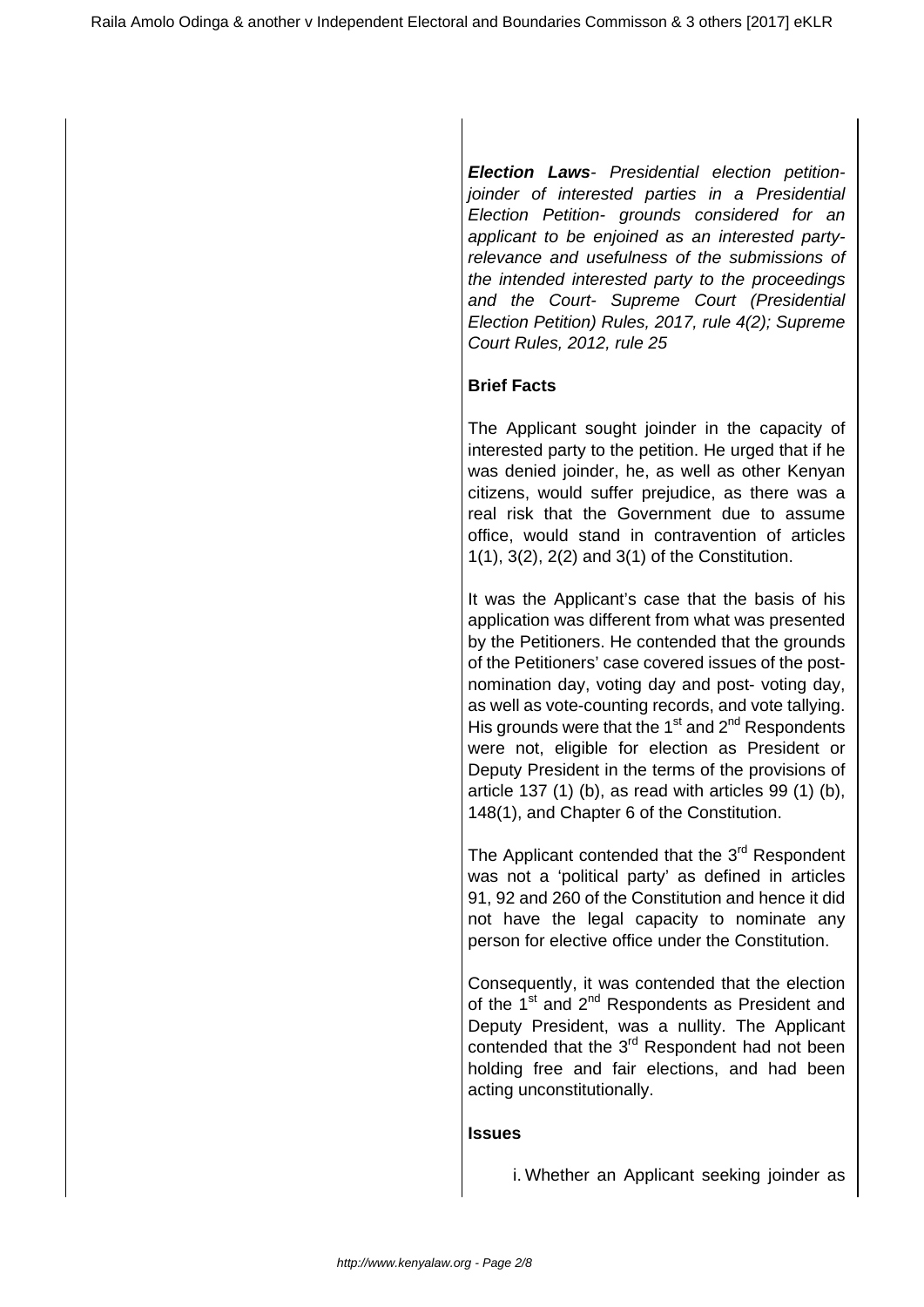an Interested Party could introduce new facts, new parties and exclude some of the current parties.

ii. Factors to be considered in enjoining an interested party in a presidential election petition.

#### **Held**

1. The applicable law on joinder of interested parties was embodied in the Supreme Court (Presidential Election Petition) Rules, 2017and the Supreme Court Rules, 2012. Under rule 4(2) of the Supreme Court (Presidential Election Petition) Rules, 2017, where there was no applicable provision in the Act or in these Rules, the procedures set out in the Supreme Court Rules, 2012 in so far as they were not inconsistent with the Act or these Rules, would apply to an election petition.

2. Rule 25 of the Supreme Court Rules, 2012 provided for interventions relating to applications to be joined as an Interested Party. It provided that the contents of an application for leave to be enjoined as an Interested Party would include:

- a. description of the Interested Party;
- b. any prejudice that the Interested Party would suffer if the intervention was denied,
- c. the grounds or submissions to be advanced by the person interested in the proceedings, and
- d. relevance and usefulness of the submissions to the proceedings and the Court.

3. The Applicant sought joinder to the suit and also sought to introduce new parties and exclude some of the existing parties. He also wanted the Court to delve into issues that featured in the 2013 Presidential election. The Applicant was in essence introducing new facts and issues that were not already before the Court.

4. Where the Applicant introduced a new petition, with issues not laid before the Court, he was improperly making claims on a cause that belonged to other parties, in the main proceedings. That could not be allowed.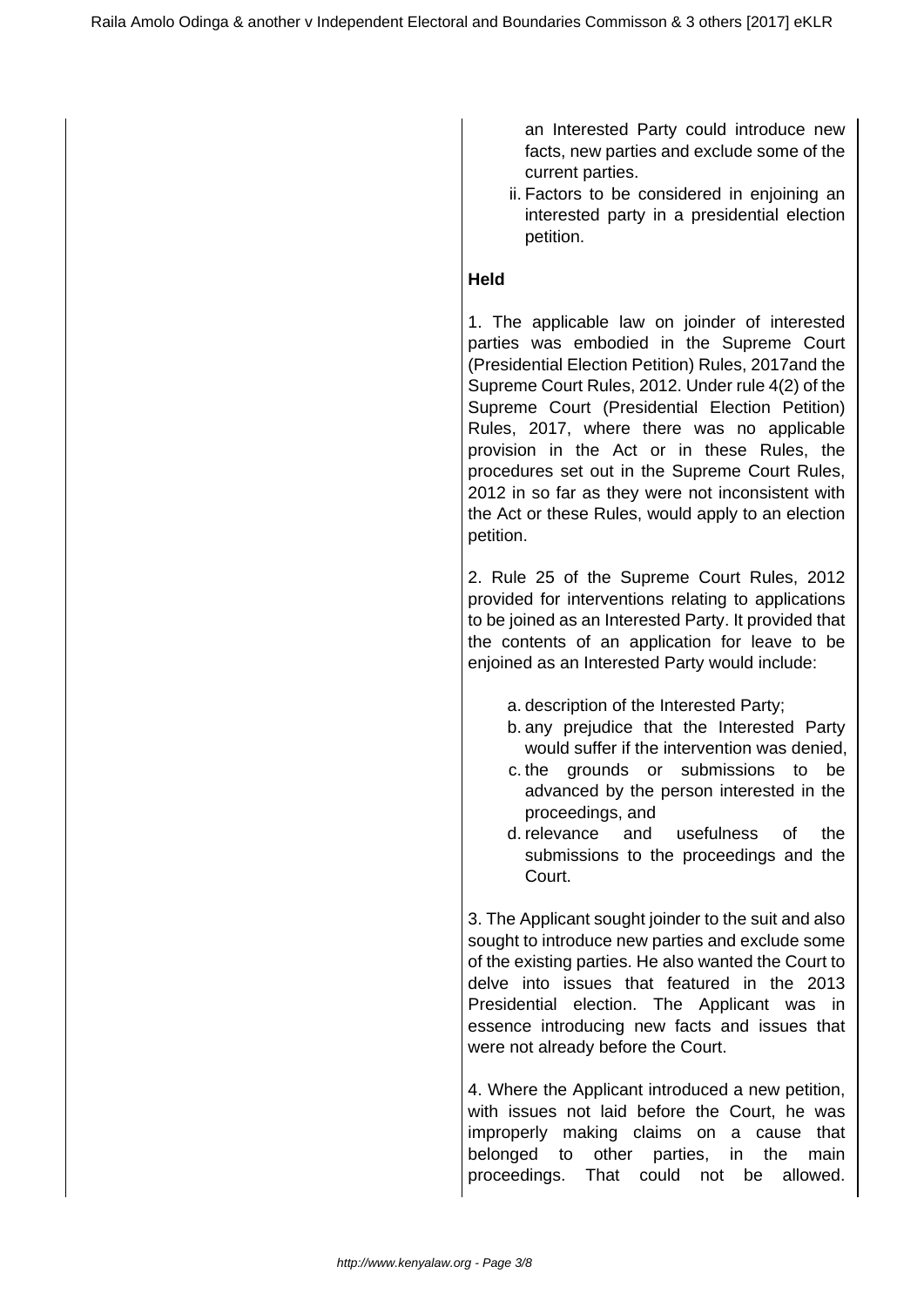|                                     | Additionally, the Court was also not convinced that<br>the Applicant would suffer any prejudice, if his<br>proposed intervention was declined. |  |
|-------------------------------------|------------------------------------------------------------------------------------------------------------------------------------------------|--|
|                                     | Application dismissed.                                                                                                                         |  |
| <b>Court Division:</b>              | Civil                                                                                                                                          |  |
| <b>History Magistrates:</b>         |                                                                                                                                                |  |
| County:                             | Nairobi                                                                                                                                        |  |
| Docket Number:                      | ٠                                                                                                                                              |  |
| <b>History Docket Number:</b>       | $\overline{\phantom{a}}$                                                                                                                       |  |
| Case Outcome:                       | Application dismissed                                                                                                                          |  |
| <b>History County:</b>              | ٠                                                                                                                                              |  |
| <b>Representation By Advocates:</b> |                                                                                                                                                |  |
| <b>Advocates For:</b>               | $\overline{\phantom{a}}$                                                                                                                       |  |
| <b>Advocates Against:</b>           | ٠                                                                                                                                              |  |
| Sum Awarded:                        |                                                                                                                                                |  |
|                                     |                                                                                                                                                |  |

 The information contained in the above segment is not part of the judicial opinion delivered by the Court. The metadata has been prepared by Kenya Law as a guide in understanding the subject of the judicial opinion. Kenya Law makes no warranties as to the comprehensiveness or accuracy of the information.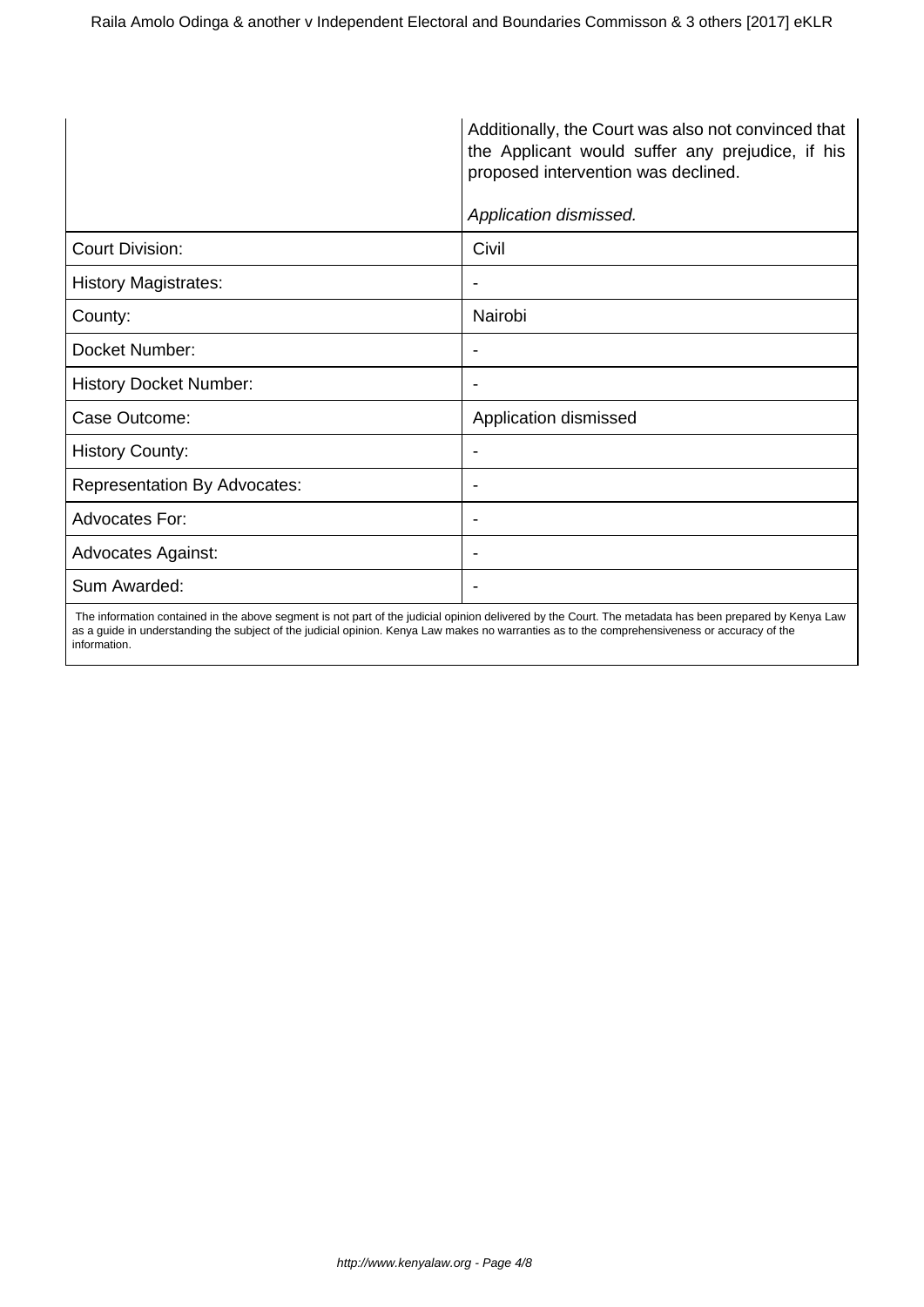## **REPUBLIC OF KENYA**

## **IN THE SUPREME COURT OF KENYA AT NAIROBI**

(Coram: Maraga, CJ. & P; Mwilu, DCJ & V-P; Ibrahim, Ojwang, Wanjala, Njoki & Lenaola, SCJJ)

# **PETITION NO. 1 OF 2017**

#### **– BETWEEN–**

**1. RAILA AMOLO ODINGA**

**2. STEPHEN KALONZO MUSYOKA.............................................PETITIONERS**

**– AND–**

**1. INDEPENDENT ELECTORAL AND BOUNDARIES COMMISSON**

**2. THE CHAIRPERSON OF THE INDEPENDENT**

**ELECTORAL AND BOUNDARIES COMMISSION....RESPONDENTS**

**3. H.E. UHURU MUIGAI KENYATTA** 

**– AND–**

**ALUOCH POLO ALUOCHIER.........INTERESTED PARTY-APPLICANT**

#### **RULING**

# **A. THE APPLICATION**

**[1]** The applicant seeks joinder in **Raila Amolo Odinga v. Independent Electoral & Boundaries Commission & 2 Others,** Presidential Election Petition No. 1 of 2017, in the capacity of interested party. His Notice of Motion is dated 23<sup>rd</sup> August 2017, supported by an affidavit of the same date.

**[2]** He urges that if he is denied joinder, he, as well as other Kenyan citizens, will suffer prejudice, as there is a real risk that the Government due to assume office, would stand in contravention of Articles 1 (1), 3 (2)1(1), 2(2) and 3(1) of the Constitution.

**[3]** It is the applicant's case that the grounds of his application are different from those presented by the petitioners. He contends that while the grounds of the petitioners' case cover issues of the postnomination day, voting-day and post- voting-day, as well as vote-counting records, and vote tallying, his grounds are that the 1<sup>st</sup> and 2<sup>nd</sup> respondents were not, and are not, eligible for election as President or Deputy President, in the terms of the provisions of Article 137 (1) (b), as read with Articles 99 (1) (b), 148(1), and Chapter 6 of the Constitution.

**[4]** The applicant contends that the 3<sup>rd</sup> respondent is not a 'political party' as defined in Articles 91, 92 and 260 of the Constitution; and hence it did not have the legal capacity to nominate any person for elective office under the Constitution. Consequently, it is contended, the election of the 1<sup>st</sup> and 2<sup>nd</sup>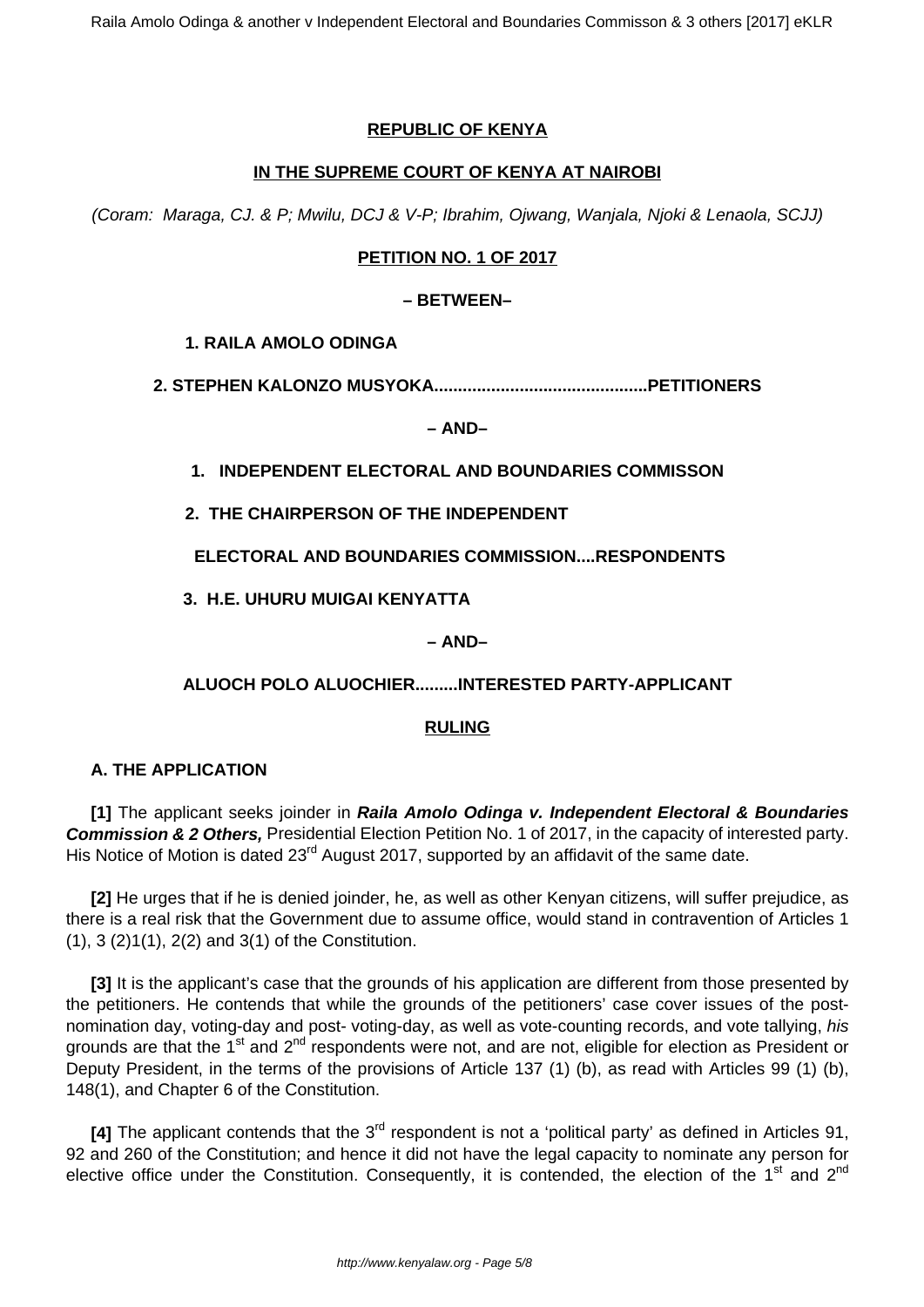respondents as President and Deputy President, is a nullity. The applicant contends that the  $3<sup>rd</sup>$ respondent has not been holding free and fair elections, and has been acting unconstitutionally.

**[5]** The applicant asks the Court to determine the following points of law:

a) possible contravention of section 40 of the former Constitution;

b) possible contravention of Article 77 (2) of the present Constitution;

c) possible contravention of section 13 of the Leadership and Integrity Act.

**[6]** The applicant seeks the following reliefs:

a) an Order that the  $1<sup>st</sup>$  and  $2<sup>nd</sup>$  respondents are not eligible for election as President and Deputy President, pursuant to Article 137(1)(b) as read with Articles 99(1)(b) and 148(1) of the Constitution;

b) that for purposes of the general elections held on 8 August 2017, the  $3<sup>rd</sup>$  respondent had no legal capacity to nominate any person as a candidate pursuant to Articles 90, 99, 137, 180 and 193, and that, pursuant to Article 2(4) of the Constitution, the nominations of the 1<sup>st</sup> and 2<sup>nd</sup> respondents registered by the IEBC, were invalid;

c) an Order to invalidate the election of the  $1<sup>st</sup>$  and  $2<sup>nd</sup>$  respondents as President-elect and Deputy President-elect respectively;

d) an Order to conduct a fresh election for President within sixty days of the date of the Court's Order, pursuant to Article 140(3) of the Constitution;

e) an Order that costs of, and incidental to this application abide the result of the said presidential election petition.

**[7]** The applicant has not tendered any written submissions. But his application has been contested by the said 1<sup>st</sup> and 2<sup>nd</sup> respondents, through the replying affidavit of Moses Kipkogei, and by way of written submissions dated 25<sup>th</sup> August, 2017. Their essential point is that the applicant has shown no personal stake in the proceedings, such as would provide a basis for joinder.

## **B. JOINDER OF INTERESTED PARTIES: THE LAW**

**[8]** The applicable law on joinder of interested parties is embodied in Rule 4(2) of the Supreme Court (Presidential Election Petition) Rules, 2017 as read with Rule 25 of the Supreme Court Rules, 2012. Rule 4(2) aforesaid thus provides:

"(2) Where there is no applicable provision in the Act or in these Rules, the procedures set out in the Supreme Court Rules, 2012 in so far as they are not inconsistent with the Act or these Rules, shall apply to an election petition."

**[9]** Rule 25 of the Supreme Court Rules, 2012 is headed "Interventions", and provides thus:

**"(1)** A person **may at any time in any proceedings before the Court** apply for leave to be enjoined as an interested party.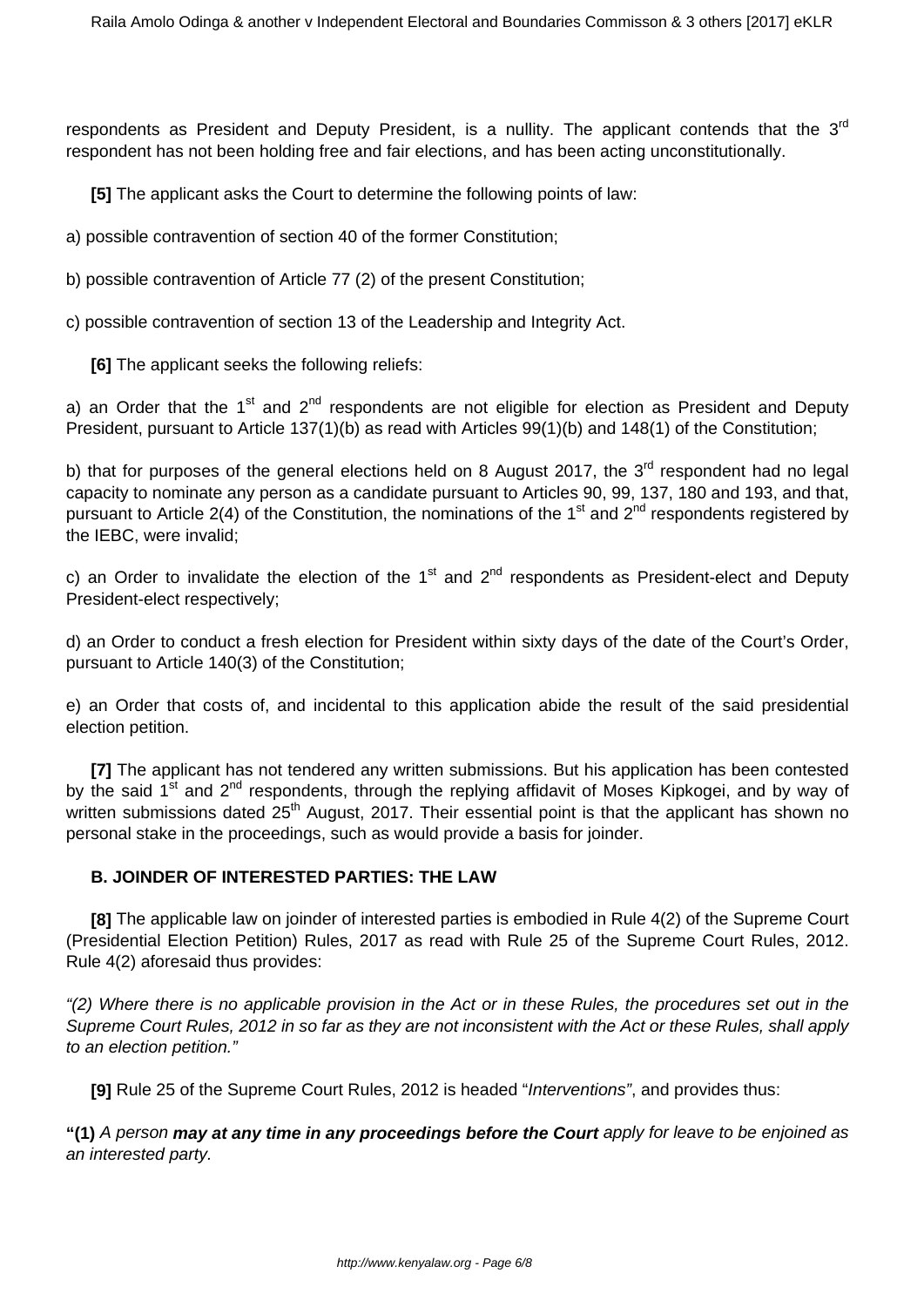(2) An application under this rule shall include –

(a) a description of the interested party;

#### **(b) any prejudice that the interested party would suffer if the intervention was denied; and**

(c) the grounds or submissions to be advanced by the person interested in the proceeding, their relevance to the proceedings and **the reasons for believing that the submissions will be useful to the Court and different from those of the other parties"** [emphasis supplied].

**[10]** While the applicant seeks joinder in the suit as it is, his application introduces new parties, and excludes some of the current parties. He seeks to be the petitioner; to have Uhuru Muigai Kenyatta as the 1<sup>st</sup> respondent; William Samoei Ruto as the 2<sup>nd</sup> respondent; Jubilee Party as the 3<sup>rd</sup> respondent; Wafula Chebukati as the 4<sup>th</sup> respondent; and the Independent Electoral and Boundaries Commission as the 5<sup>th</sup> respondent. The applicant also wants us to delve into issues that featured in the 2013 Presidential election.

**[11]** The applicant is, in essence, introducing new facts and issues that are not before us. This Court, in **Trusted Society of Human Rights Alliance v. Mumo Matemu & 5 Others,** Supreme Court Petition No 12 of 2013, had thus held (para.24):

**"A suit in Court is a 'solemn' process, "owned" solely by the parties. This is the reason why there are laws and Rules, under the Civil Procedure Code, regarding Parties to suits, and on who can be a party to a suit. A suit can be struck out if a wrong party is enjoined in it. Consequently, where a person not initially a party to a suit is enjoined as an interested party, this new party cannot be heard to seek to strike out the suit, on the grounds of defective pleadings."**

**[12]** When the applicant introduces a new petition, with issues not already laid before the Court, he is improperly making claims on a cause that belongs to *other parties*, in the main proceedings. This cannot be allowed. We are also not convinced that the applicant would suffer any prejudice, if his proposed intervention is declined.

**[13]** We are inclined, in the circumstances, to dismiss the instant application. We make Orders accordingly.

**DATED** and **DELIVERED** at **NAIROBI** this **27th** day of **August, 2017.** 

…...………...…………………. ….……………………………

**D. K. MARAGA P. M. MWILU** 

**CHIEF JUSTICE & PRESIDENT DEPUTY CHIEF JUSTICE &**

**OF THE SUPREME COURT VICE-PRESIDENT OF THE SUPREME COURT**

………………………………... .............……………………...…...…